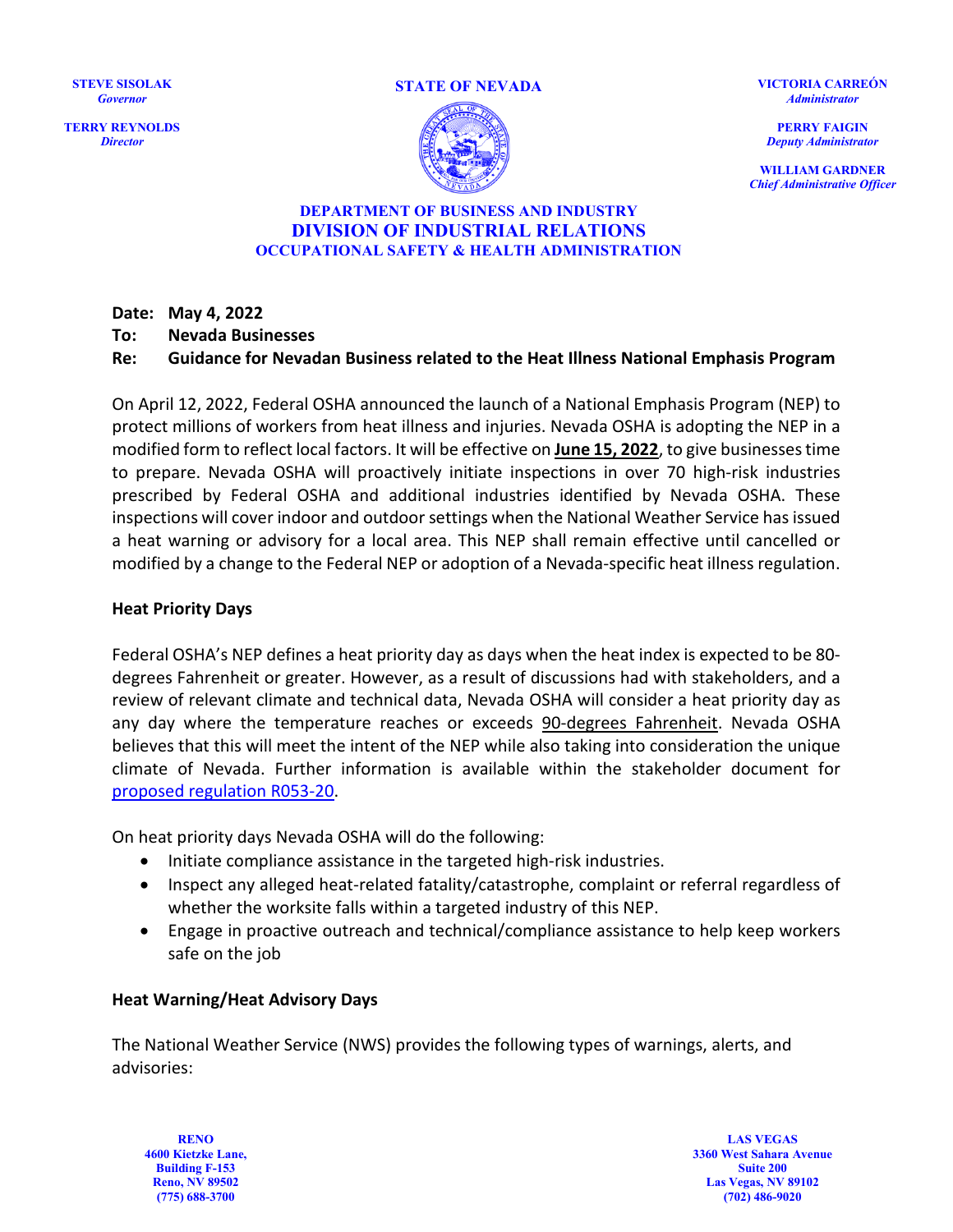- Heat Advisory: A Heat Advisory is issued within 12 hours of the onset of extremely dangerous heat conditions. The general rule of thumb for this Advisory is that the maximum heat index temperature is expected to be 100°F or higher for at least 2 days, and nighttime air temperatures will not drop below 75°F
- Heat Wave: A heat wave is forecasted when the daily maximum temperature exceeds 95 degrees Fahrenheit or when the daily maximum temperature exceeds 90 degrees Fahrenheit and is 9 degrees Fahrenheit or more above the maximum reached on proceeding days.
- Excessive Heat Warning: An Excessive Heat Warning is issued within 12 hours of the onset of extremely dangerous heat conditions. The general rule of thumb for this Warning is that the maximum heat index temperature is expected to be 105°F or higher for at least 2 days and nighttime air temperatures will not drop below 75°F.
- Excessive Heat Watch: Heat watches are issued when conditions are favorable for an excessive heat event in the next 24 to 72 hours. A Watch is used when the risk of a heat wave has increased but its occurrence and timing is still uncertain.
- Excessive Heat Outlook: Outlooks are issued when the potential exists for an excessive heat event in the next 3-7 days. An Outlook provides information to those who need considerable lead-time to prepare for the event.

On any day the National Weather Service has announced a heat warning or advisory for the local area, Nevada OSHA will conduct programmed (pre-planned) inspections in targeted highrisk industries listed in Appendix A.

#### **Duties of Employers**

In general, heat hazards vary based on temperature, humidity, direct sun exposure, working environment, and other factors. Employers are expected to monitor the working conditions at any location where their employees are performing work, to identify the hazards that are causing or likely to cause harm to their employees, and to implement effective methods to control those hazards.

While Nevada OSHA currently does not have a heat illness regulation, If the agency determines that workers are exposed to unmitigated heat-related hazards at their workplace the agency could consider an enforcement action under the Nevada General Duty Clause, NRS 618.375(1).

Additionally, it is important to note that [proposed heat illness regulation R053-20](https://www.leg.state.nv.us/Register/2020Register/R053-20RA.pdf) is currently scheduled to be heard by the Legislative Commission in June 2022, which would create an enforceable heat illness standard in Nevada.

#### **Recommendations for Businesses**

In the interest of workplace safety and health, employers are encouraged to evaluate the controls in place to materially reduce or eliminate workers' exposure to hazardous heat conditions. Examples include, but are not limited to, the following: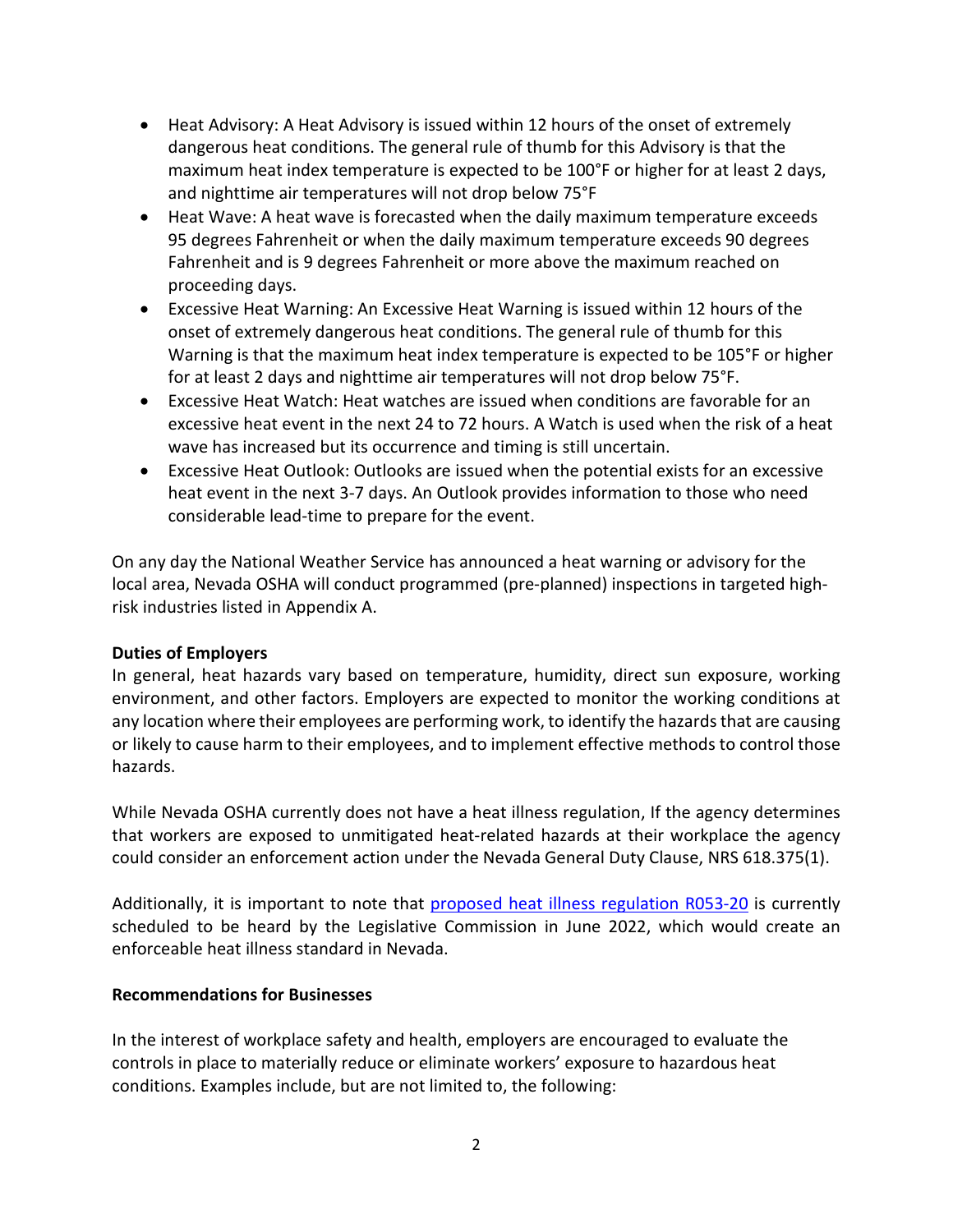## **Training**

Employers should provide training to employees that consists of at least the following information:

- Hazards of heat-related illnesses.
- How to avoid heat-related illnesses by recognizing and avoiding situations that can lead to heat-related illnesses.
- Recognition of signs and symptoms of heat-related illnesses.
- First aid procedures.
- Employer's program to address heat-related illnesses.

## **Personal Protective Clothing and Equipment**

Employers should consider the following types of protective clothing:

- Hats for work outdoors in the sun.
- For indoor work, loosely worn reflective clothing designed to deflect radiant heat, such as vests, aprons, or jackets.
- Cooling vests and water-cooled/dampened garments may be effective under high temperature and low humidity conditions. However, be aware that cooling vests can become an insulator when they reach the body's temperature.
- In environments where respirator usage is necessary, consult with an industrial hygienist to determine the appropriate clothing to prevent heat stress while still protecting the workers.
- Consider the use of dermal patches for monitoring core temperature to better identify when workers need to be removed from the work area.
- Consider the use of heart rate monitoring to better identify when workers need to be removed from the work area. Both sustained (180 bpm minus age) and recovery (120 bpm after a peak work effort) heart rates are recommended guidelines for limiting heat strain.

## **Engineering Practice Controls**

Employers should consider the following types of engineering controls:

- Use air conditioning
- Increase general ventilation
- Provide cooling fans
- Run local exhaust ventilation where heat is produced (e.g., laundry vents)
- Use reflective shields to block radiant heat
- Insulate hot surfaces (e.g., furnace walls)
- Stop leaking steam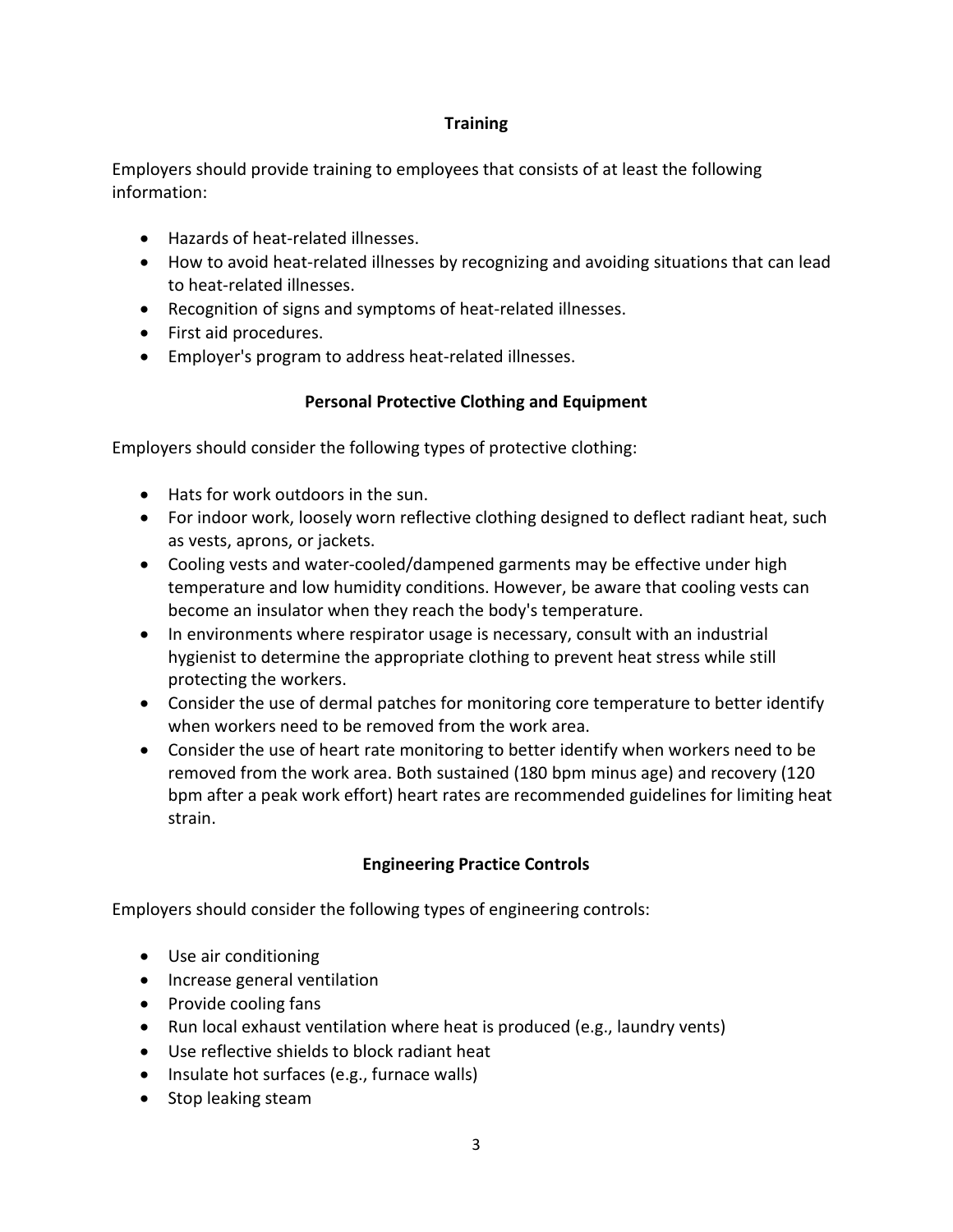• Provide shade for outdoor work sites.

## **Administrative and Work Practice Controls**

Employers can also utilize the following administrative and work practice controls:

- Schedule hot jobs for cooler parts of the workday; schedule routine maintenance and repair work during cooler seasons of the year when possible.
- Provide adequate, cool drinking water on the worksite that is easily accessible and permit employees to take frequent rest and water breaks.
- Use relief workers and reduce physical demands of the job.
- Use work/rest schedules.

## **Health Risk Factors and Acclimatization**

Employers should also consider the following acclimatization protocols and health risk factors communication:

- Allow new workers to get used to hot working environments by using a staggered approach over 7-14 days. For example, new workers should begin work with 20% of the normal workload and time spent in the hot environment, and then gradually increase the time over a 7–14-day period. The same should be done for workers returning from an absence of three or more days, starting with 50% of the normal workload and time spent in the hot environment, then staging acclimatization over three consecutive days.
- Advise workers that certain medications can increase risk of heat stress. These include:
	- $\circ$  Amphetamines sometimes prescribed for narcolepsy or attention deficit hyperactivity disorder (ADHD),
	- o Diuretics water pills,
	- o Antihypertensives blood pressure medication,
	- $\circ$  Anticholinergics for treatment of chronic obstructive pulmonary disease (COPD), and
	- o Antihistamines allergy medications
- In addition, alert workers to the dangers of using illegal drugs and alcohol in hot work environments. Illegal amphetamines, such as methamphetamine, are particularly hazardous when heat stress is present.
- Some conditions, such as pregnancy, fever, gastrointestinal illness, heart disease, and obesity, may increase the risk of heat-related illness. Advise workers to check with their doctors if they have any questions. (Please note: the employer is NOT entitled to know whether workers have these conditions, but only whether workers have any health conditions that limit their ability to perform their job duties. In some instances, workers with chronic conditions may need extra time to become acclimatized or may need other accommodations, such as more frequent breaks or restricted work.)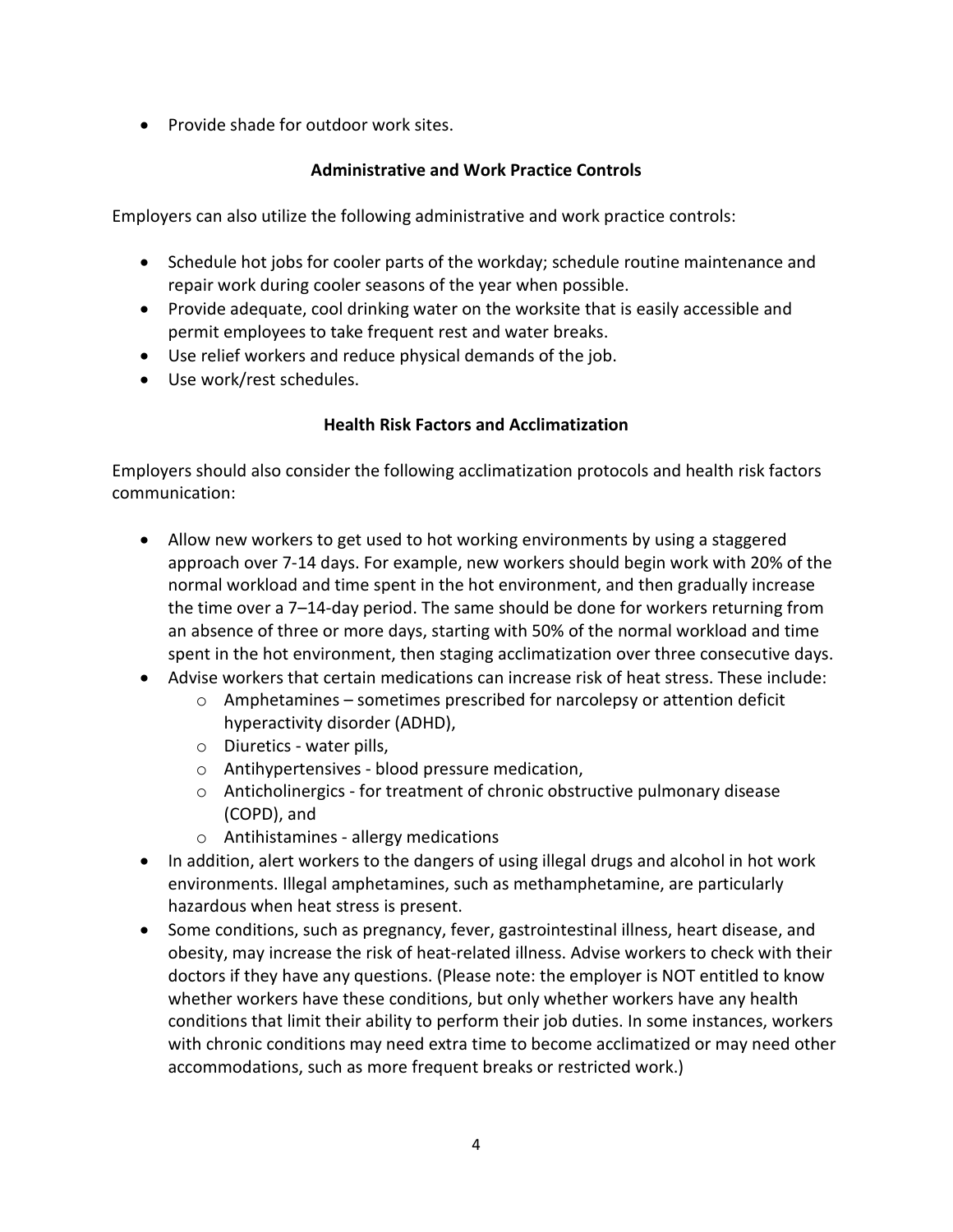• Encourage workers to consult a doctor or pharmacist if they have questions about whether they are at increased risk for heat-related illness because of health conditions they have and/or medications they take.

#### **How to File a Complaint**

Employees who feel they have been exposed to a hazardous condition in the workplace, have the right to raise their concerns with their employer or to file a complaint with Nevada OSHA. Such a complaint may trigger an inspection of the workplace. An employee who raises concerns with their employer or files an OSHA complaint is protected against retaliation or discrimination for having done so by NRS 618.445 and section 11(c) of the federal Occupational Safety and Health Act, Pub. L. 91-596, 84 Stat. 1590. If an employee files a complaint with Nevada OSHA, their name and contact information will be held as confidential information pursuant to NRS 618.341(3)(a).

To file a complaint, please visit<https://www.osha.gov/workers/file-complaint> or call Nevada OSHA at (702) 486-9020 (southern Nevada) or (775) 688-3700 (northern Nevada).

## **Assistance Available from Nevada Safety Consultation and Training Section (SCATS)**

SCATS is here to help. SCATS is focused on keeping Nevadans safe and healthy while on the job. SCATS offers resources for employers and employees alike, from training to consultation to safety program review. Heat illness is a recognized hazard that should be addressed in each business's Written Workplace Safety Program (WWSP). SCATS can review and make recommendations on best practices and implementation of an employer's heat illness protocols. If your business has questions or needs onsite training or consultation, please submit a request by calling 877-472 3368 or submitting a consultation request at [https://www.4safenv.state.nv.us/contact/.](https://www.4safenv.state.nv.us/contact/)

#### **References:**

**National Emphasis Program: Outdoor and Indoor Heat-Related Hazards.** 

• [https://www.osha.gov/sites/default/files/enforcement/directives/CPL\\_03-00-024.pdf](https://www.osha.gov/sites/default/files/enforcement/directives/CPL_03-00-024.pdf)

## **NIOSH Criteria Document: Criteria for a Recommended Standard: Occupational Exposure to Heat and Hot Environments, February 2016.**

• <http://www.cdc.gov/niosh/docs/2016-106/>

## **OSHA-NIOSH Info Sheet:  Protecting Workers from Heat Illness.**

• [https://www.osha.gov/sites/default/files/publications/osha-niosh-heat-illness](https://www.osha.gov/sites/default/files/publications/osha-niosh-heat-illness-infosheet.pdf)[infosheet.pdf](https://www.osha.gov/sites/default/files/publications/osha-niosh-heat-illness-infosheet.pdf)

#### **NOAA/NWS Heat Safety webpage**

• <https://www.weather.gov/safety/heat>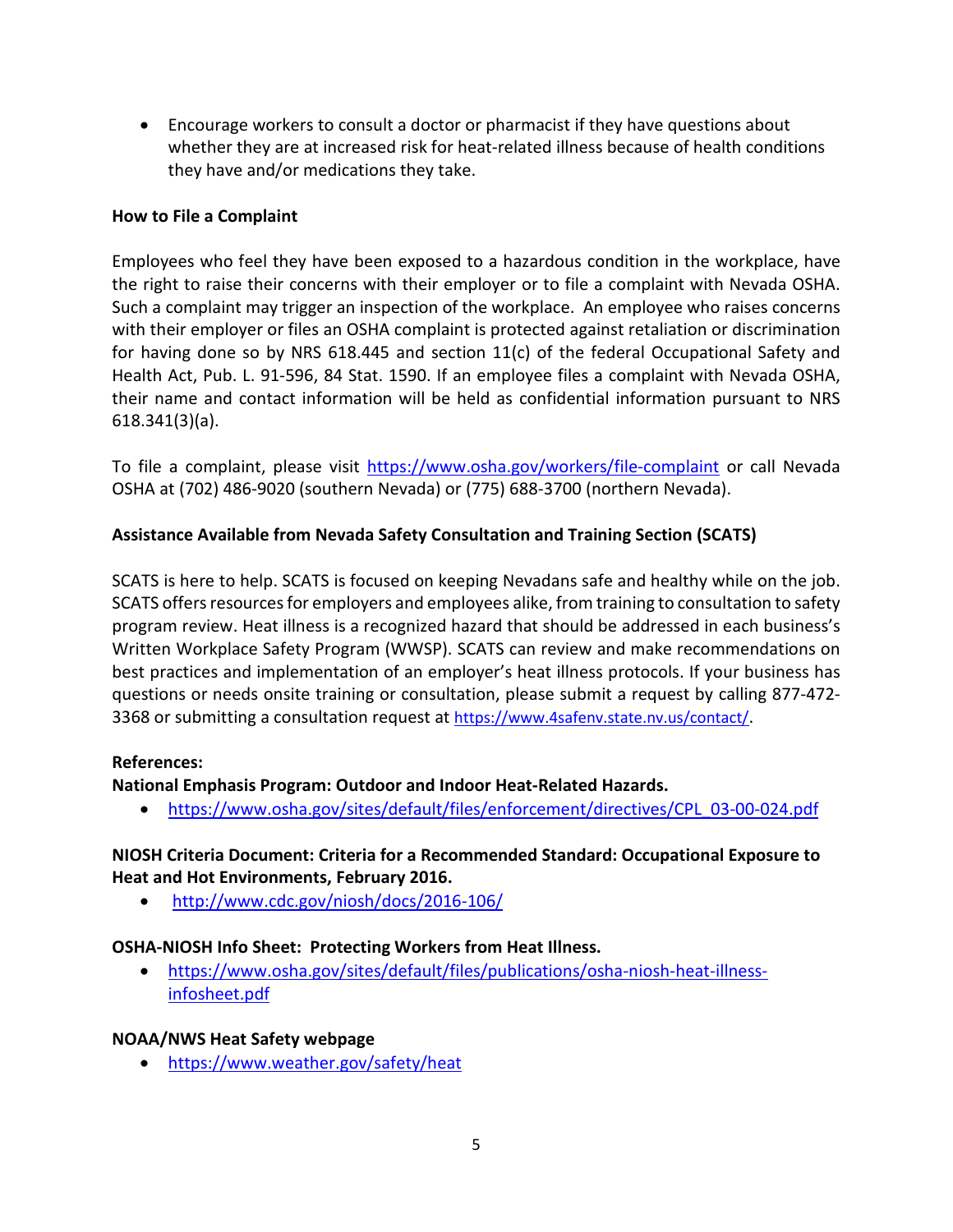## **Targeted Industries in Nevada**

• Attached Appendix A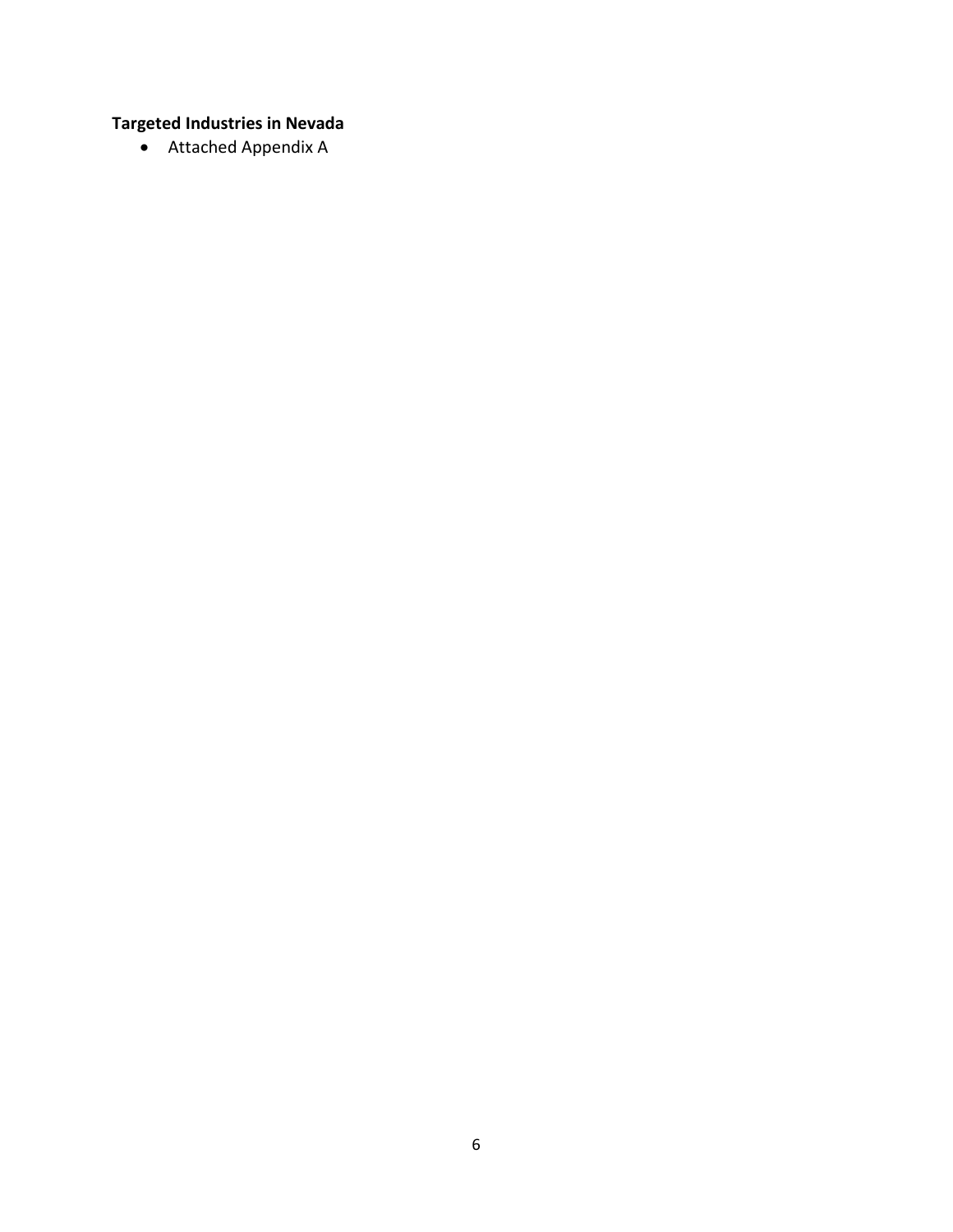# **Appendix A Targeted Industries**

| Non-Construction Industries Likely to Have Heat-Related Hazards |                                                                         |  |
|-----------------------------------------------------------------|-------------------------------------------------------------------------|--|
| <b>4-Digit NAICS</b>                                            | <b>NAICS Industry Sector Title</b>                                      |  |
| 1121                                                            | Cattle Ranching and Farming                                             |  |
| 1151                                                            | <b>Support Activities for Crop Production</b>                           |  |
| 2131                                                            | <b>Support Activities for Mining</b>                                    |  |
| 2213                                                            | Water, Sewage and Other Systems (may be State or local jurisdiction)    |  |
| 3118                                                            | Bakeries and Tortilla Manufacturing                                     |  |
| 3211                                                            | Sawmills and Wood Preservation                                          |  |
| 3241                                                            | Petroleum and Coal Products Manufacturing                               |  |
| 3251                                                            | <b>Basic Chemical Manufacturing</b>                                     |  |
| 3272                                                            | Glass and Glass Product Manufacturing                                   |  |
| 3311                                                            | Iron and Steel Mills and Ferroalloy Manufacturing                       |  |
| 3314                                                            | Nonferrous Metal (except Aluminum) Production and Processing            |  |
| 3315                                                            | Foundries                                                               |  |
| 3323                                                            | Architectural and Structural Metals Manufacturing                       |  |
| 3329                                                            | Other Fabricated Metal Product Manufacturing                            |  |
| 3361                                                            | Motor Vehicle Manufacturing                                             |  |
| 3362                                                            | Motor Vehicle Body and Trailer Manufacturing                            |  |
| 3363                                                            | Motor Vehicle Parts Manufacturing                                       |  |
| 3364                                                            | Aerospace Product and Parts Manufacturing                               |  |
| 3365                                                            | Railroad Rolling Stock Manufacturing                                    |  |
| 3366                                                            | Ship and Boat Building                                                  |  |
| 3369                                                            | Other Transportation Equipment Manufacturing                            |  |
| 3371                                                            | Household and Institutional Furniture and Kitchen Cabinet Manufacturing |  |
| 4239                                                            | Miscellaneous Durable Goods Merchant Wholesalers                        |  |
| 4241                                                            | Paper and Paper Product Merchant Wholesalers                            |  |
| 4242                                                            | Drugs and Druggists' Sundries Merchant Wholesalers                      |  |
| 4243                                                            | Apparel, Piece Goods, and Notions Merchant Wholesalers                  |  |
| 4244                                                            | Grocery and Related Product Merchant Wholesalers                        |  |
| 4245                                                            | Farm Product Raw Material Merchant Wholesalers                          |  |
| 4246                                                            | Chemical and Allied Products Merchant Wholesalers                       |  |
| 4247                                                            | Petroleum and Petroleum Products Merchant Wholesalers                   |  |
| 4248                                                            | Beer, Wine, and Distilled Alcoholic Beverage Merchant Wholesalers       |  |
| 4249                                                            | Miscellaneous Nondurable Goods Merchant Wholesalers                     |  |
| 4411                                                            | <b>Automobile Dealers</b>                                               |  |
| 4412                                                            | Other Motor Vehicle Dealers                                             |  |
| 4413                                                            | Automotive Parts, Accessories, and Tire Stores                          |  |
| 4442                                                            | Lawn and Garden Equipment and Supplies Stores                           |  |
| 4821                                                            | Rail Transportation (may be Federal jurisdiction)                       |  |
| 4881                                                            | Support Activities for Air Transportation                               |  |
| 4882                                                            | Support Activities for Rail Transportation                              |  |
| 4883                                                            | Support Activities for Water Transportation                             |  |
| 4884                                                            | Support Activities for Road Transportation                              |  |
| 4885                                                            | <b>Freight Transportation Arrangement</b>                               |  |
| 4889                                                            | Other Support Activities for Transportation                             |  |
| 4921                                                            | Couriers and Express Delivery Services                                  |  |
| 4922                                                            | Local Messengers and Local Delivery                                     |  |
| 4931                                                            | Warehousing and Storage                                                 |  |
| 5311                                                            | Lessors of Real Estate                                                  |  |